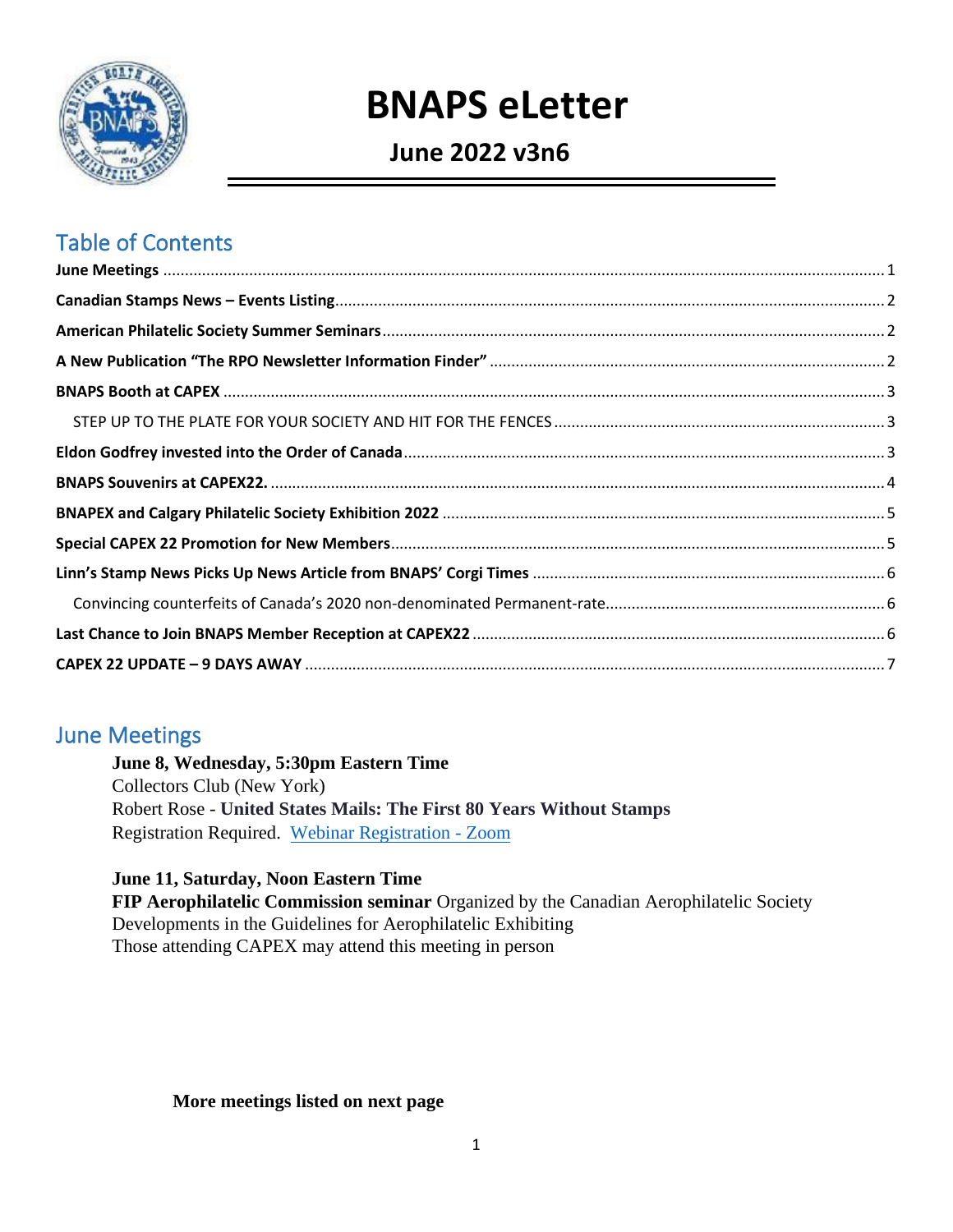**June 22, Wednesday, 7:00pm Mountain Time Calgary Regional Group Meeting** 

**June 25, Saturday, Noon Eastern Time Newfoundland SG** 

### <span id="page-1-0"></span>Canadian Stamps News – Events Listing

<https://canadianstampnews.com/events/>

### <span id="page-1-1"></span>American Philatelic Society Summer Seminars

Each summer the APS runs Summer Seminars. Here is the link for the 2022 sessions, [Summer Seminar \(stamps.org\)](https://stamps.org/learn/on-the-road-courses/summer-seminar) This year two BNAPS members will be conducting sessions: Richard Judge - Applying Analytical Methods in Philately – June 20, Monday 7pm Eastern Time Garfield Portch - Forensic Philately – June 24, Friday 3pm Eastern Time All sessions will be held online

### <span id="page-1-2"></span>A New Publication "The RPO Newsletter Information Finder"

The RPO study group is pleased to introduce you to a new publication **[The RPO Newsletter Information](https://bnaps.org/studygroups/rpo/documents/RPO-NewsletterIndex-20220414.pdf)**

**[Finder](https://bnaps.org/studygroups/rpo/documents/RPO-NewsletterIndex-20220414.pdf)**. Richard Cromwell and Brian Stalker, with the editorial assistance of Ross Gray, have recently compiled an index to RPO Newsletters. The work reflects many hours of painstaking research and diligence. We invite you to have a look. There is a Guide to the contents on the first two pages. This work will be of great assistance to members trying to find specific information on a hammer. It will also help those doing research find relevant material… simply find what you are looking in the index, which will lead you to any newsletters dealing with your particular quest. A fast and easy approach to put information at your fingertips, without searching through accumulated newsletters. You will now be able to quickly go to the specific newsletter you seek.



**MT-1 ALBERT & SALISBURY RPO** Train 255, 3 Aug. 1931

Please have a look at the index. If you have any comments, send a "letter to the editor" Ross Gray, and he may be able to include them in upcoming newsletters. I am sure Brian and Richard would appreciate any feedback.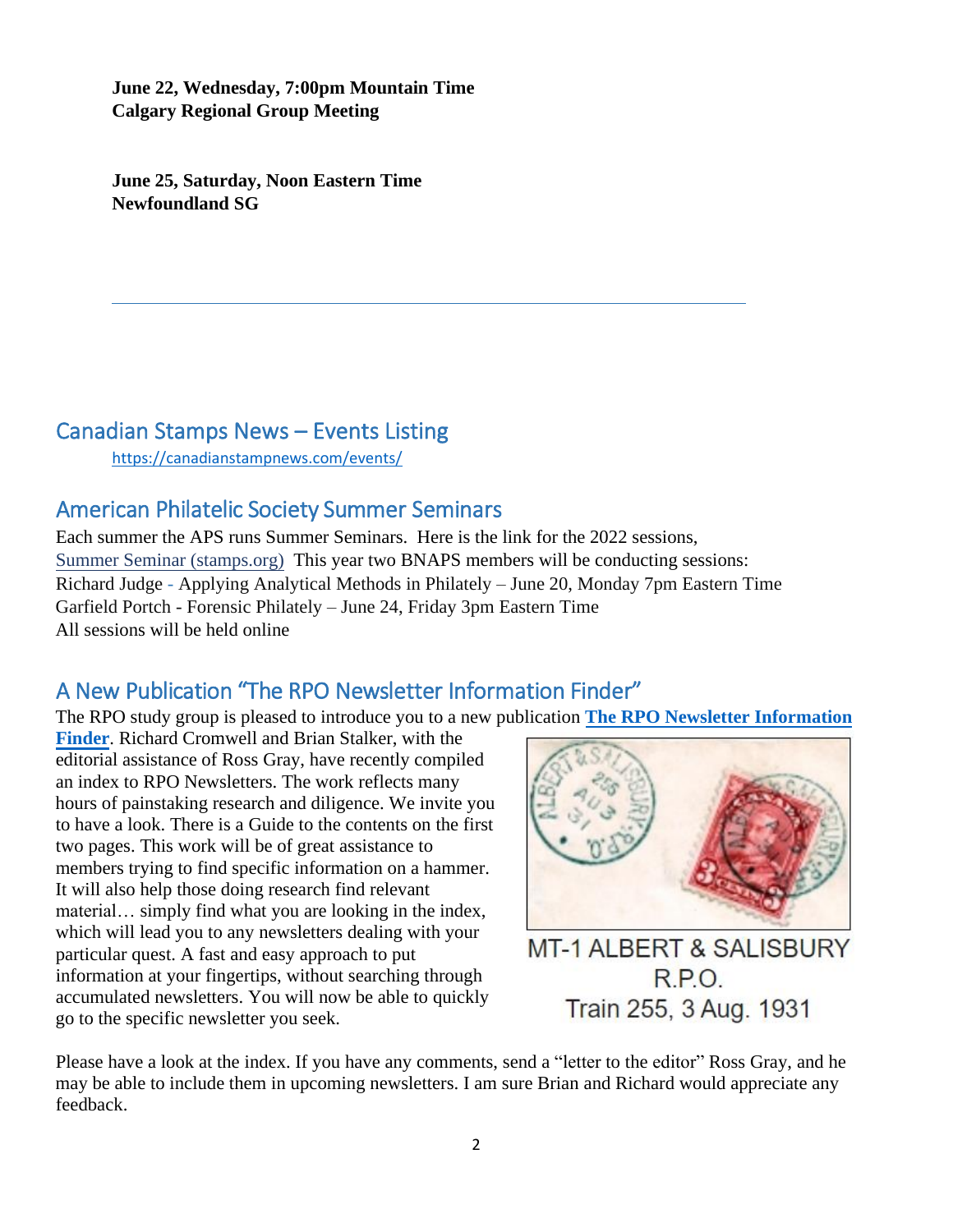### <span id="page-2-0"></span>BNAPS Booth at CAPEX

<span id="page-2-1"></span>STEP UP TO THE PLATE FOR YOUR SOCIETY AND HIT FOR THE FENCES



#### **There are only 2 slots left at our booth. Both are on the final day, Sunday June 12, 11AM – Noon and Noon – 1 PM.**

This is your very last chance to take advantage of a wonderful opportunity to meet and greet philatelists from all corners of the globe, while at the same time promoting the benefits of BNAPS membership. You can sign up at –

A very hearty thanks to all of those members who have already signed up!

<https://www.signupgenius.com/go/30E0A4EA8AF23A4FD0-staffing>

## <span id="page-2-2"></span>Eldon Godfrey invested into the Order of Canada

Congratulations to BNAPS Past-President and Member of the Order of the Beavers Eldon Godfrey on this prestigious honour.



The Order of Canada (French: Ordre du Canada) is a Canadian national order and the second-highest honour for merit in the system of orders, decorations, and medals of Canada, after the Order of Merit.

**"On May 9th, 2019, Eldon Godfrey was appointed to the Order of Canada. Last Friday, May 6th, 2022, he was finally invested as an Officer of the Order of Canada by Governor-General Mary Simon, during a ceremony at Rideau Hall in Ottawa.**

"We are thrilled that Eldon received this very special award that acknowledges his lifelong commitment and contribution to his community, to Canadian diving and to sport, in general. His ambassadorship, dedication and wisdom were recognized the world over and led him to being one of the most respected members on the FINA Bureau." – Penny Joyce, Chief Operating Officer, Diving Canada

Eldon Godfrey began as a parent volunteer 40 years ago and became an internationally acclaimed diving judge and official. (Calgary Sun)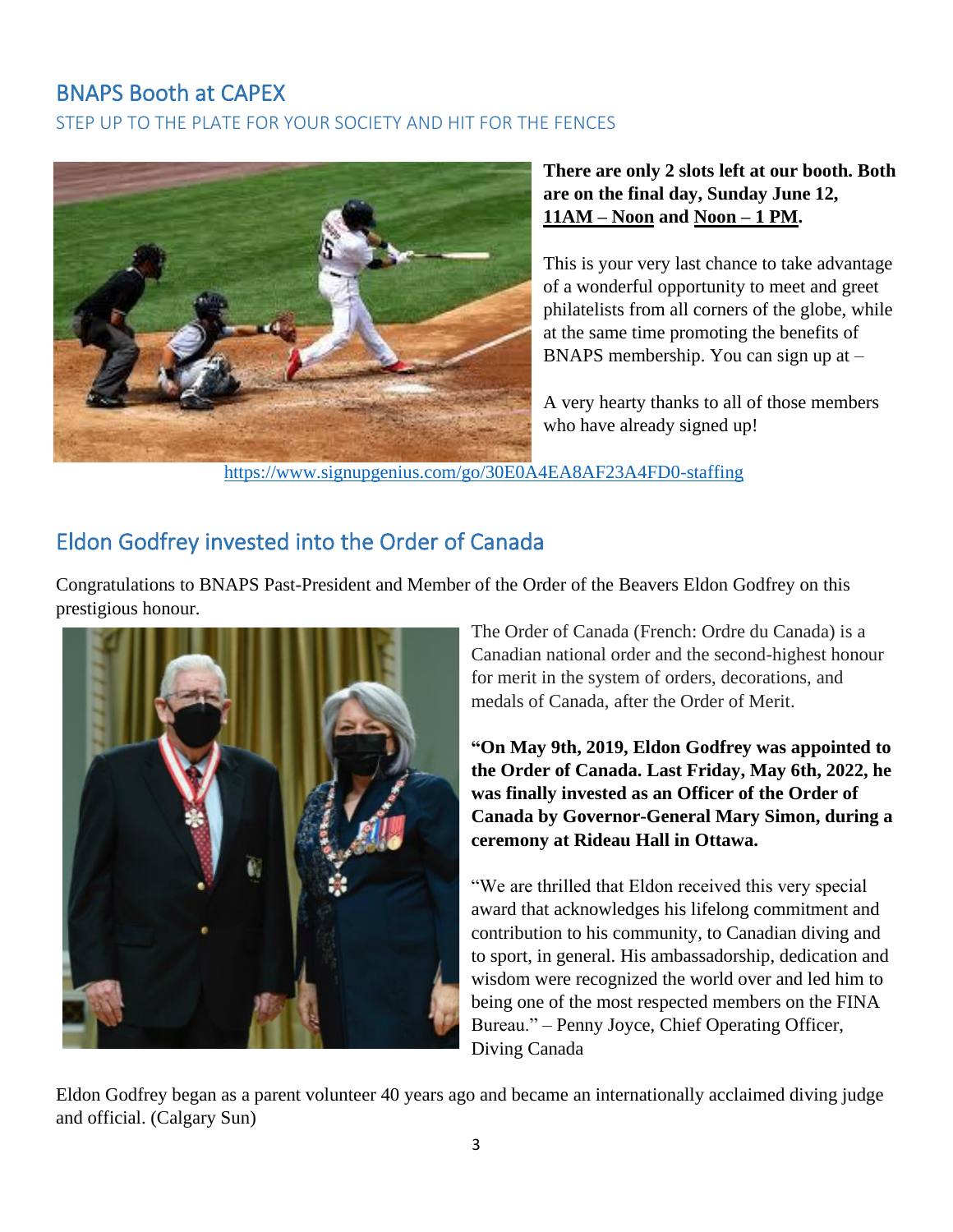## <span id="page-3-0"></span>BNAPS Souvenirs at CAPEX22.

Both a cover and booklet have been created for CAPEX22 to promote us and the event. These will be available



at the show and can be obtained from [dave.bartlet@shaw.ca.](mailto:dave.bartlet@shaw.ca) The illustrated cover is \$5 plus shipping and the booklet of 12 Picture Postage stamps is \$25 plus shipping. For those who attend the BNAPS reception on Thursday 9 June you will also receive a modified version of the CAPEX22 cover which has the addition of 2 vertical lines with wording "BNAPS Reception 9 June 22". This cover will be given out when you pick up your reception tickets. The show cover is franked with the Picture Postage stamp while the Reception cover is franked with a special 1c MacDonald overprinted stamp. Both will be cancelled with the CAPEX cancel of the day.



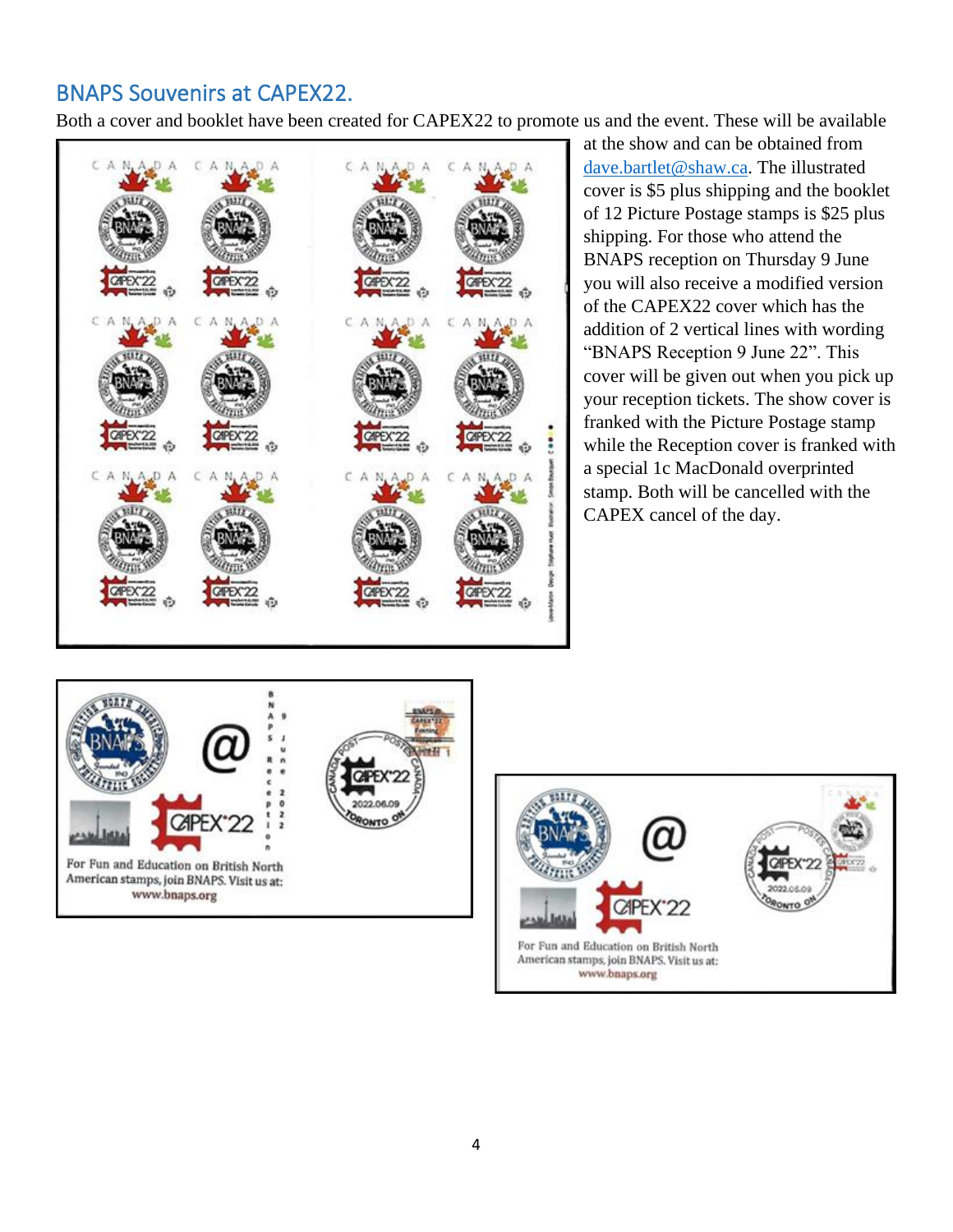# <span id="page-4-0"></span>BNAPEX and Calgary Philatelic Society Exhibition 2022

Hello from Calgary. We are getting excited to welcome you to the CPS 2022 BNAPEX show which is just 3 months away. We know that CAPEX 2022 is a priority for many of you and understandably so. But we want you to keep us in mind as CPS 2022 BNAPEX is a national level sanctioned show celebrating 100 years of the Calgary Philatelic Society along with BNAPEX and the BNAPS AGM. We have been told that Calgary has put on great shows over the years, we have been working hard to continue that tradition.

We will have both RPSC and BNAPEX exhibits with separate judging for each. You have the option to enter your BNA exhibits for the RPSC judging as well. Please note that the exhibits Entry form needs to be submitted by 30 June but the Title Page, and Synopsis can wait until the end of July. You can submit these documents directly on the website when making an entry form or afterwards on the website. Your exhibits pages have some extra time. There are still over 70 open frames for BNAPS exhibits and a similar number of National frames. Multi frame fees are low \$20 per frame while Single Frames are \$25



Please log onto BNAPS.org and complete the

registration process, book your hotel rooms, book the tours, complete the forms for your exhibits and join us for the night out at the Military Museums (see a real Enigma machine) and the Banquet on the final evening. The bonus for hotel registration of \$169/night, of \$20 bourse credit, is available until 30 June when you book 3 nights in the hotel. The convention Registration bonus of \$10 bourse credit is also available until 30 June when you register for a Complete Registration which is the Friday Night Out Plus the Banquet on Sunday. Full registrants will also receive a carry bag sponsored by Sparks Auctions.

There will be dealers, exhibits, meeting old friends and making new friends, and volunteers to help you enjoy yourselves. And remember we happen to have a few nice mountains to the west with Banff and Lake Louise calling your name. Calgary is a vibrant, exciting city with so much to do. Why not make your holiday plans now and come visit us!

We look forward to seeing you in Calgary over the September 2 - 4 long weekend. If you have any questions please contact:

Dave Freeman dfreeman@latitude.ca Co Chair CPS 2022 BNAPS

# <span id="page-4-1"></span>Special CAPEX 22 Promotion for New Members

If you know of somebody who is currently not a BNAPS member but could be encouraged to try us out, this program is for you to broadcast. To encourage membership BNAPS is offering 2 1/2 years of membership (June 2022-December 2024) for the price of one year. This offer will be available only during the four days of CAPEX 22. During CAPEX, the member application process on BNAPS.org will reflect the special program.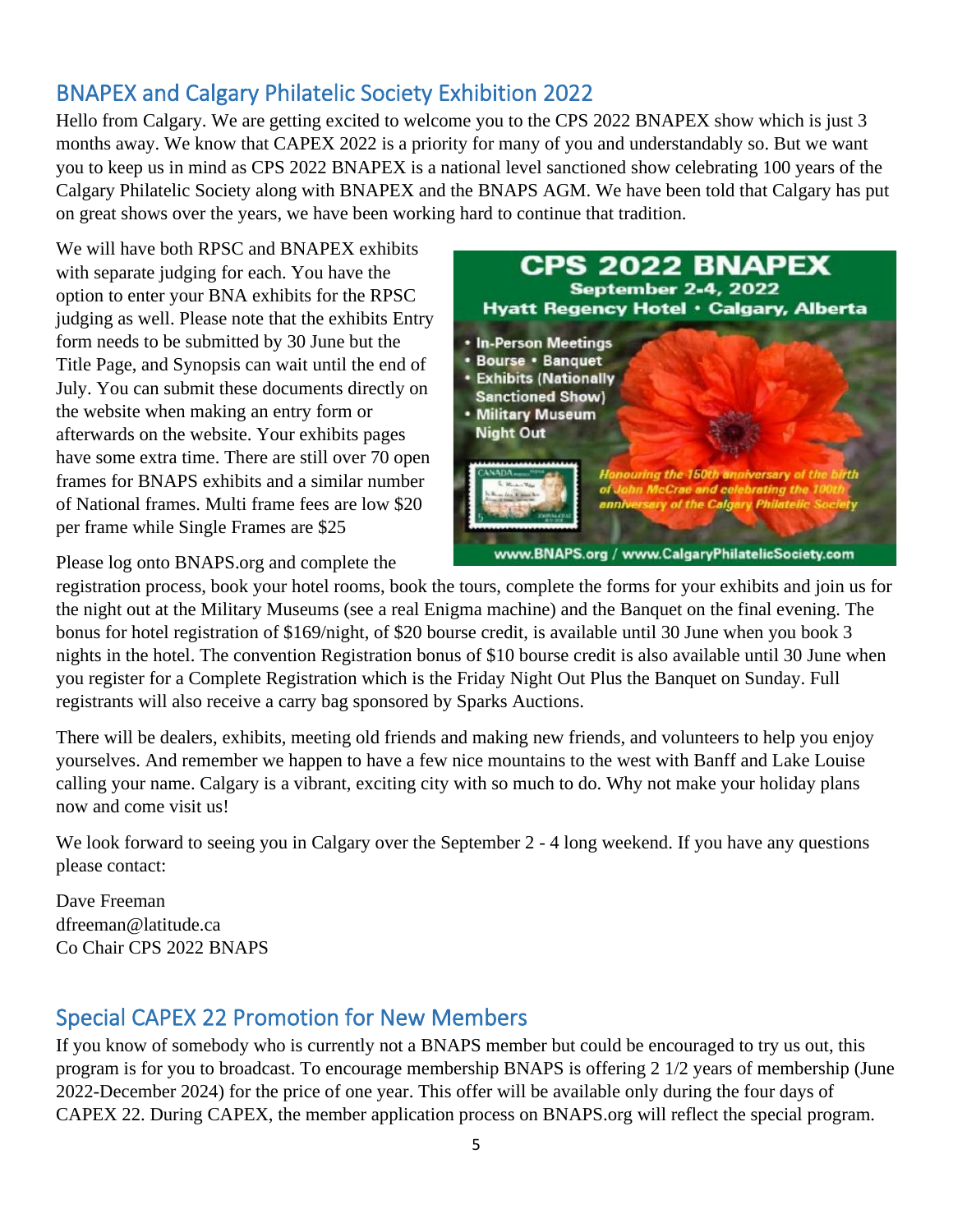By joining BNAPS, new members will have a chance to see what we have to offer as an organization, join a Study Group and/or Regional Group where you will be welcomed with open arms. This offer is extended only to new members and not to existing members or members who failed to pay their 2022 dues. For them, there is a very attractive 3-year membership fee with a built-in 10% discount. Non-members can go on-line at BNAPS.org, click on "Society" button, then the "Join BNAPS" button, the rest is straightforward. For new members who want to use a paper application form and/or send a check, there will be a two-week grace period after the close of CAPEX 22 to still be eligible for the special offer. Please emphasize this special offer to visitors to our booth, to those you meet who are interested in Canadian/BNA philately or if you meet nonmembers invited as guests at our Thursday evening BNAPS reception. Ron Majors, President

# <span id="page-5-0"></span>Linn's Stamp News Picks Up News Article from BNAPS' Corgi Times

<span id="page-5-1"></span>Convincing counterfeits of Canada's 2020 non-denominated Permanent-rate (currently 92¢) From Far and Wide coil stamps with horizontal serpentine die cuts that gauge 8 ½ (Unitrade 3212-3216) have been discovered. The bogus stamps were reported in a definitive story in the March-April 2022 issue of the *Corgi Times,* the official newsletter of the Elizabethan II Study Group of BNAPS, edited by Robin Harris. The fake, pictured below, are believed to have been printed in China and have been offered for sale as fakes on eBay. The article was picked up and cited in the May 23 edition of *Linn's Stamp News* by Linn's editor Charles Snee. Robin Harris mentions that a more in-depth article (by Richard Gratton) is planned to be published in the July-August issue of *The Canadian Philatelist*. The significance of this citing was the fact that it was first reported by one of our own Study Groups, a rare accomplishment.



The counterfeit stamp featuring the French River on Prince Edward Island is on the left. A genuine example of this stamp is pictured on the right.

### <span id="page-5-2"></span>Last Chance to Join BNAPS Member Reception at CAPEX22

One of the social highlights of the upcoming CAPEX 22 Symposium will be the BNAPS Member reception on Thursday, June 9 just after the first day of CAPEX closes. The event will be held 6-8 PM at The Pint Public House, adjacent to the Metro Toronto Convention Centre at 277 Front St. West, Toronto. We are already at 80% capacity (120 already signed up) which leaves 30 spots for member attendees. The reception will be our way to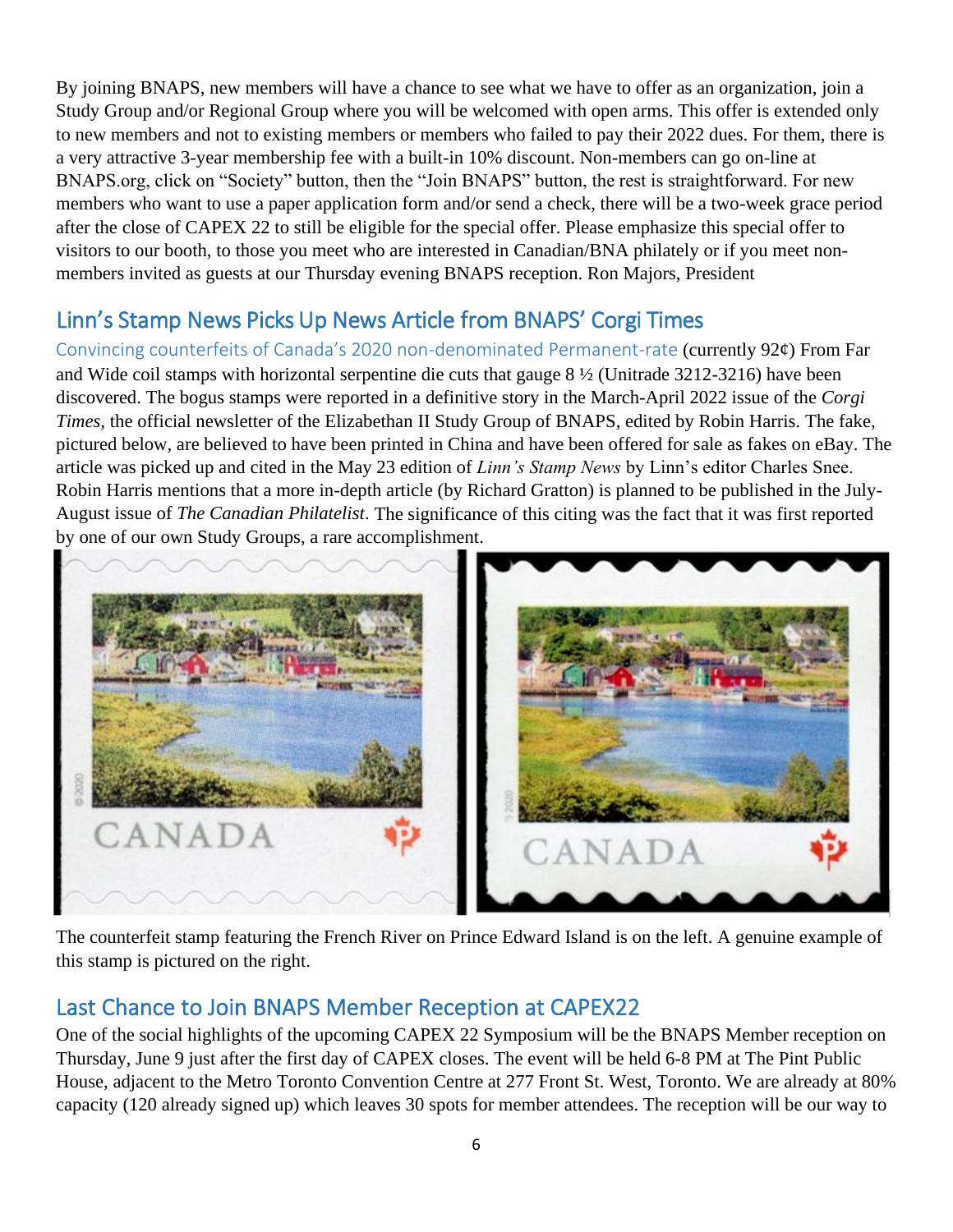give back to regular and dealer members who haven't had a chance to get together in camaraderie for over 2 years.

So to stay within our limits, we ask that you register on the BNAPS website by clicking on the BNAPS@CAPEX 22 button, then the BNAPS Reception Signup button. The rest is self-explanatory.

Refreshments and hors d'oeuvres will be served. Once you register to get your drinks you must stop by the BNAPS Booth #202 and get tickets. Each registrant will receive 2 drink tickets. If you desire more than 2 drinks, there will be a cash bar at the Pub. If you haven't registered prior to the start of CAPEX, you can stop by the Booth and register there. See you there!

### <span id="page-6-0"></span>CAPEX 22 UPDATE – 9 DAYS AWAY



This will be my last CAPEX 22 News update before the exhibition. I want to first acknowledge the strong and continuing support of BNAPS and its members toward the success of CAPEX 22 the world's first International One Frame Stamp Championship Exhibition and the largest ever exhibition of one frame exhibits.

• At the Ottawa 2019 BNAPS convention the BNAPS board

approved a motion to become one of sixteen philatelic organizations trade firms and individuals to provide seed money for the exhibition deposit of \$1250.

- In February 2021, the BNAPS board approved President Ron Majors', recommendation to become one of the first CAPEX 22 Partner Level Sponsors by providing up to \$10,000 of matching funds for BNAPS member donations to CAPEX 22. On Feb 23, 2022, the goal was met. Fifty-nine generous BNAPS members from Canada, USA, UK, and the Netherlands contributed.
- Fifty-one BNAPS members from Canada, USA and UK will each have one or more One-Frame exhibits at CAPEX 22. A further 17 BNAPS members have literature exhibits both in print and electronic at CAPEX 22.

Thank you to Past President Ken Lemke, President Ron Majors and the BNAPS board members for their early and continuing support for CAPEX 22 and to Charles Livermore for publishing this column in the BNAPS eletter every month. Thank you also to the BNAPS donors, exhibitors and volunteers who have supported CAPEX 22.

Let's look now at what CAPEX 22 has to offer for BNAPS members and students of Canadian philately.

- A large BNAPS society booth in the exhibits area of the main exhibition hall. This 18 x 8 ft booth will be the gathering point for BNAPS members and guests alike. Next to the BNAPS booth is the BNAPS Rest and Conversation area.
- BNAPS Study Groups meetings
	- o Re-entries and Constant Plate Varieties
	- o Large and Small Queens
	- o Admiral
	- o Digital Philately
	- o Study Group Day
- BNAPS Book Launches
	- o Book Launch #1 The Early Machine Cancels of Canada by Rob Leigh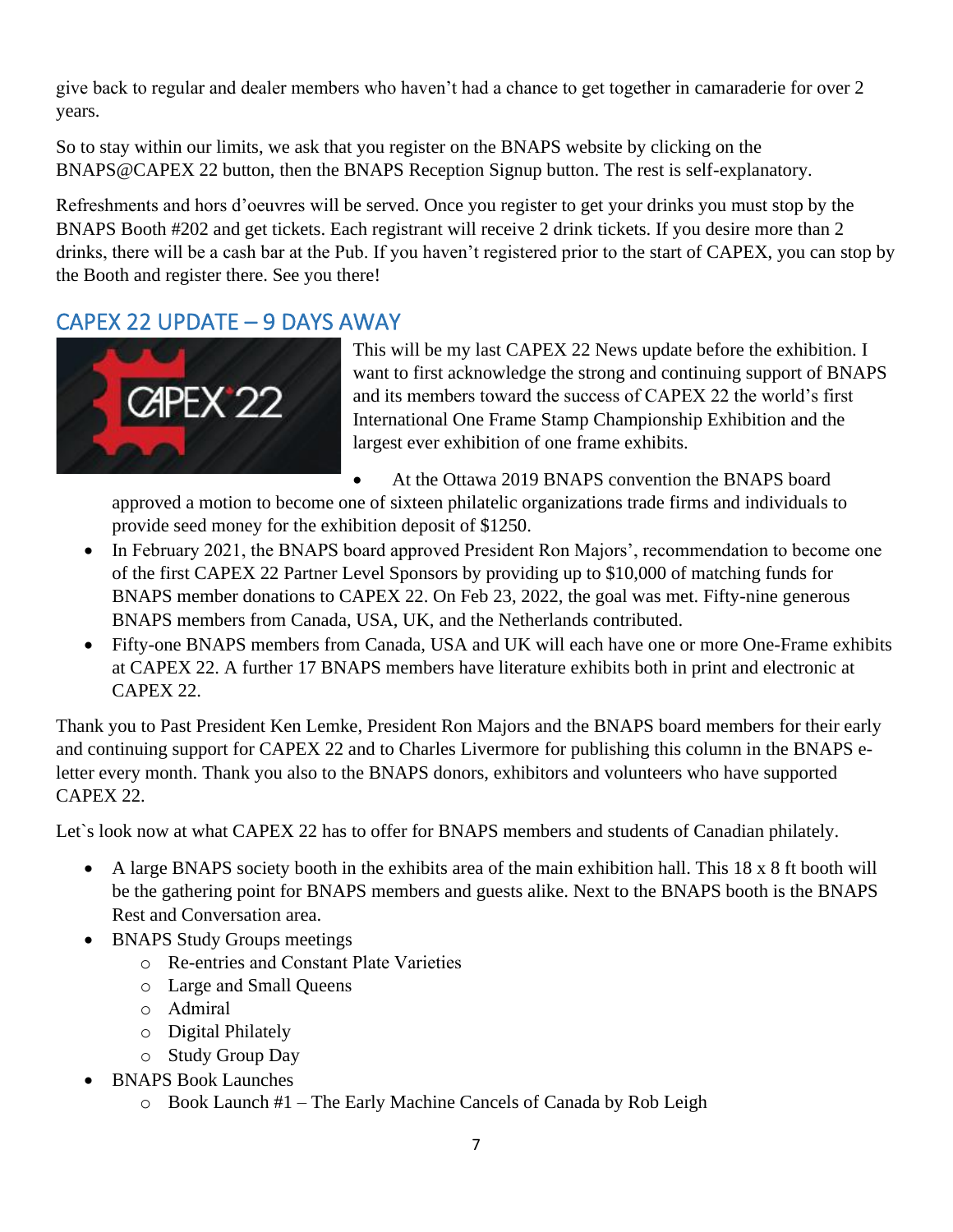- o Book Launch#2 Canadian Military Censor Markings Used in Europe During WW 1 by Wayne **Schnarr**
- o Book Launch #3 Catalogue of Canadian Railway Post Office Cancellations and Related Railway Postmarks including Selected Waterway Postmarks (Excluding Newfoundland & Labrador) by Ross Gray
- BNAPS Seminars
	- o Ronald Majors Cross Border Postal Communications During U.S. Civil War
	- o Scott Robinson and Jim McCormick Collecting Stamp Varieties
	- o Jean Wang Introduction to Thematic Collecting and Exhibiting
	- o Bill Longley Opening New Collecting Areas
	- o Guillaume Vadeboncoeur Collecting Small Queen Postal History Something for Every Taste
	- o David Piercey How to Improve Your Single Frame Exhibit
- Other BNA related presentations from some of the twenty-five local national and international societies participating in CAPEX 22
	- o Yan Turmine Le courrier étranger du Bas Canada (1791-1840) via les États-Unis: Présentation des routes, des bureaux d'échange et des tarifs
	- o James Watt Canada's 3d Beaver Classification of Printings
	- o James Watt Canada's 12 Pence Black What we Know and What we Don't
	- o Brian Copeland The Postal History of Early Manitoba
	- o Mark Berner Mystery Solved: The Story of the Québec Lévis Preferential Rate
	- o Laurent Belisle The Postal Handstamps Associated with Free Home Delivery of the Mail in Montreal
	- o Yan Turmine Lake Champlain Road, The first postal route to Canada, 1745-1800
	- o Tom Droege Discovering Important Stamps and Postal History of Canada
	- o Jim Hill U.S. Airships Canadian Dispatches and Destinations
	- o Jannie Hofmeyr The Legacy of Gerald Wellburn
	- o Rob Lunn The Life of Arthur A. Bartlett: Philatelist, Stamp Dealer, Militiaman
	- o David D'Alessandris Canadian Interprovincial Mail via the United States
	- o Yamil Kouri Steamship Mail Between Cuba and British North America
	- o Sam Chiu "C" Force in Hong Kong: Adding Context Through Social Philately
	- o Edwin G. Kroft Politics and Postal Circulars: Lester Pearson's Role in the 1948 Evolution of Postal Relations Between Canada and the State of Israel
- R. Maresch & Sons Live Auction of the late Fred Fawn's award-winning Large Queen Collection
- 400 One-frame exhibits, including three exhibits which were past winners of the Herbert L. McNaught One Frame Exhibit Award, plus winners of the Ed & Mickey Richardson Award, the Wilmer Rocket Revenue Award, and the Order of the Beaver Novice Award from past BNAPEX exhibitions.
- Over 100 Philatelic Literature exhibits
- An opportunity to visit the Greene Foundation and the Harry Sutherland Philatelic Library which will remain open through the exhibition.
- An opportunity to meet up, perhaps the first opportunity in several years, with other BNAPS members and friends
- An extensive bourse with all the foremost Canadian dealers and auction houses plus international dealers and auction houses from USA, UK, Europe, and Australia.